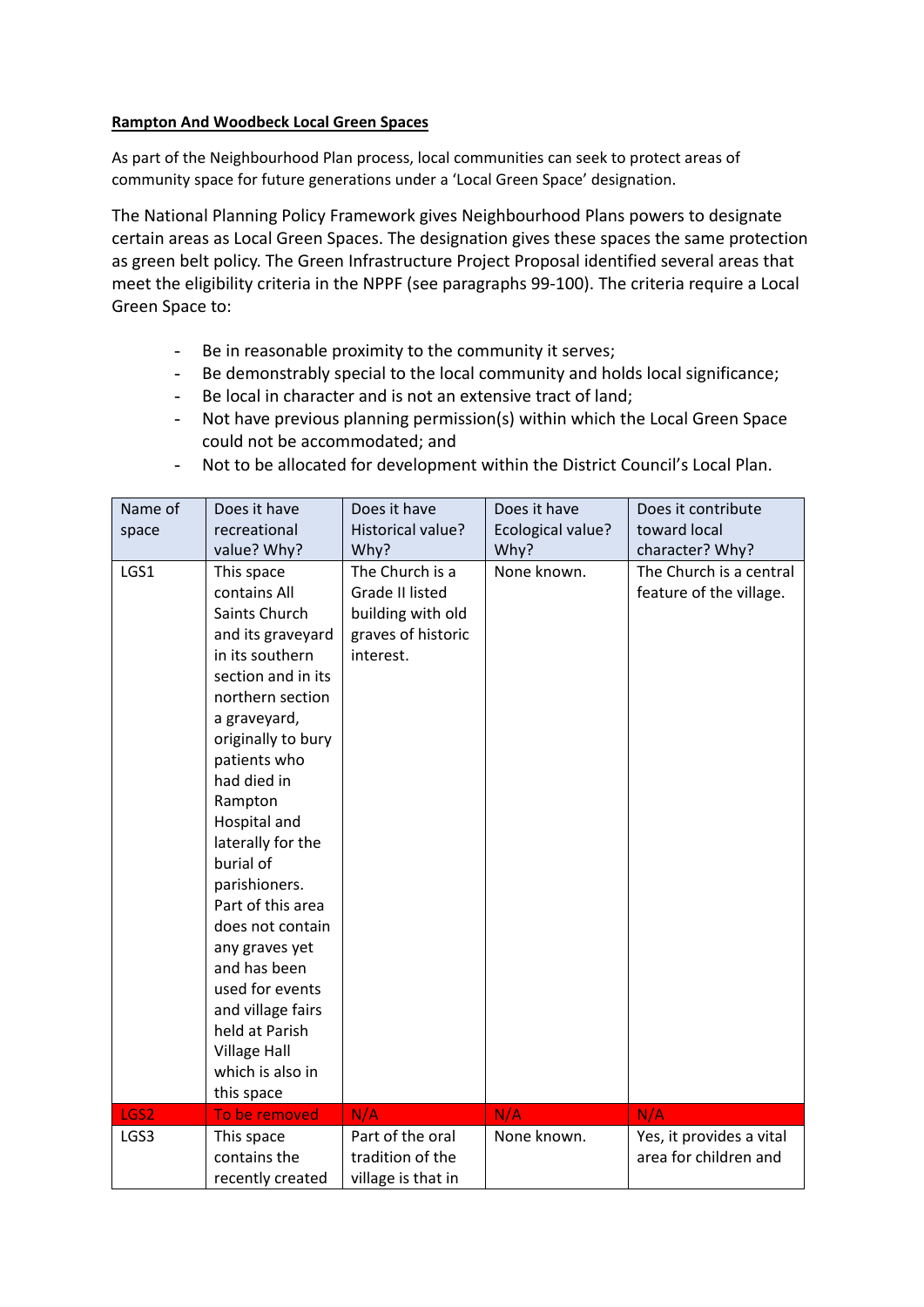| Name of<br>space | Does it have<br>recreational<br>value? Why?                                                                                                                                                                              | Does it have<br>Historical value?<br>Why?                                                                                              | Does it have<br>Ecological value?<br>Why?                                                                     | Does it contribute<br>toward local<br>character? Why?                                                                                                                                                                       |
|------------------|--------------------------------------------------------------------------------------------------------------------------------------------------------------------------------------------------------------------------|----------------------------------------------------------------------------------------------------------------------------------------|---------------------------------------------------------------------------------------------------------------|-----------------------------------------------------------------------------------------------------------------------------------------------------------------------------------------------------------------------------|
|                  | children's play<br>park with a<br>number of<br>features<br>including<br>football and<br>basketball<br>pitches, swings<br>and other rides<br>and outdoor gym<br>equipment. It<br>also contains a<br>new bowling<br>green. | another part of<br>this space, not<br>the recreational<br>area, is the site of<br>the village plague<br>pit.                           |                                                                                                               | their parents to meet<br>and play.                                                                                                                                                                                          |
| GS4              | To be removed                                                                                                                                                                                                            | N/A                                                                                                                                    | N/A                                                                                                           | N/A                                                                                                                                                                                                                         |
| LGS5             | Contains the<br>playpark and<br>skateboard park<br>and forms the<br>primary<br>recreational<br>space in the<br>community<br>which is used<br>regularly.                                                                  | This green space,<br>along with others,<br>forms part of the<br>original green<br>space for the<br>community when<br>it was developed. | There are mature<br>trees on the site.                                                                        | Forms part of the<br>wider green<br>infrastructure and<br>green character of<br>Woodbeck as a<br>planned community.                                                                                                         |
| LGS6             | There is little<br>recreational<br>value, but the<br>site is often<br>walked on by<br>local residents.                                                                                                                   | Forms part of the<br>wider green<br>infrastructure and<br>green character<br>of Woodbeck as a<br>planned<br>community.                 | Due to the<br>mature trees,<br>there is an<br>abundance of<br>local wildlife and<br>bird life in the<br>area. | The site is covered in<br>mature trees of which<br>some are protected.<br>These mature trees<br>contribute towards<br>the setting of the<br>properties along the<br>road and towards the<br>green character of<br>Woodbeck. |
| LGS7             | To be removed.                                                                                                                                                                                                           |                                                                                                                                        |                                                                                                               |                                                                                                                                                                                                                             |
| LGS8             | There is little<br>recreational<br>value, but the<br>site is often<br>walked on by<br>local residents.                                                                                                                   | Forms part of the<br>wider green<br>infrastructure and<br>green character<br>of Woodbeck as a<br>planned<br>community.                 | Due to the<br>mature trees,<br>there is an<br>abundance of<br>local wildlife and<br>bird life in the<br>area. | The site is covered in<br>mature trees of which<br>some are protected.<br>These mature trees<br>contribute towards<br>the setting of the<br>properties along the<br>road and towards the<br>green character of<br>Woodbeck. |
| LGS9             | This site contains<br>the football                                                                                                                                                                                       | Forms part of the<br>wider green                                                                                                       | N/A                                                                                                           | Forms part of the<br>wider green                                                                                                                                                                                            |